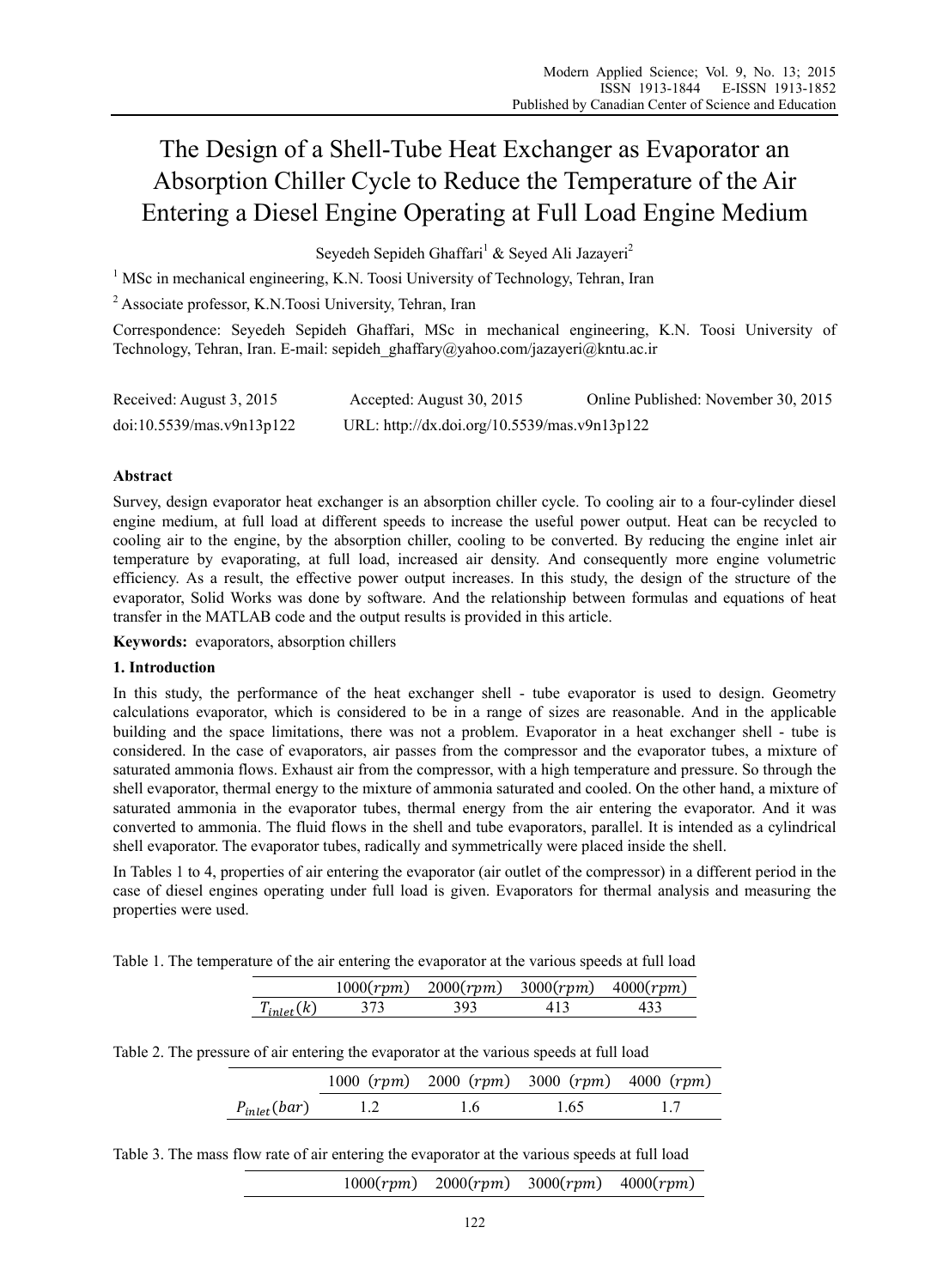$$
\dot{m}_{inlet}(\frac{kg}{s}) \qquad 0.021 \qquad 0.06 \qquad 0.086 \qquad 0.127
$$

Table 4. The density of air entering the evaporator at the various speeds at full load

|                                |      | $1000(rpm)$ $2000(rpm)$ $3000(rpm)$ $4000(rpm)$ |     |      |
|--------------------------------|------|-------------------------------------------------|-----|------|
| $\rho_{inlet}(\frac{kg}{m^3})$ | 1.12 | 1.43                                            | 1.4 | 1.38 |

Properties introduced the diesel engine in the cycle absorption chiller

Choice of four-cylinder diesel engine, a diesel motors are heavy. In some of the trucks and also in some industries, is used.

Geometry of four-cylinder diesel engine is given in Table 5.

Table 5. Four-cylinder diesel engine geometry

| Bore                               | $\pmod{90}$           |  |
|------------------------------------|-----------------------|--|
| Stroke                             | $(mm)$ 100            |  |
| Compression ratio                  | 16.5                  |  |
| Connecting rod length              | $\pmod{220}$          |  |
| TDC clearance heigh                | $\pmod{0.5}$          |  |
| Inlet Valve-Open Timing Angle      | 351.276 (4-Stroke CA) |  |
| Inlet Valve-Closing Timing Angle   | 623.59 (4-Stroke CA)  |  |
| Exhaust Valve-Open Timing Angle    | 125.276 (4-Stroke CA) |  |
| Exhaust Valve-Closing Timing Angle | 397.59 (4-Stroke CA)  |  |

The size of the internal diameter of the cylinder: Bore))

The size of the stroke: Stroke))

The Compression Ratio: Compression ratio))

The length of the rod interface: Connecting rod length))

Distance from the edge of the piston of the engine block at the top:

TDC clearance height))

The timing of valve opening:

(Valve - Open Timing Angle)

The timing of closing of the valve:

(Valve - Closing Timing Angle)

In this study, absorption chiller

The absorption chiller discussed in this review, liquid ammonia as the refrigerant and water as the absorbent fluid is considered. Ammonia emitted from the condenser is cooled to liquid form. Ammonia fluid passes through a pressure breaker valve, a low pressure liquid ammonia conversion. And push it to the evaporator pressure will work. Entrance of the evaporator, liquid ammonia pressure is low and the engine air intake. So that ammonia as liquid cooling and air to the engine, as the fluid is considered. The hot air entering the engine, passes through the evaporator is cooled by ammonia and then cooled to a certain temperature into the engine. After the temperature inside the evaporator liquid ammonia is converted to ammonia. And then enter the adsorbent chamber. The evaporator, a shell and tube heat exchanger can be considered. So that a mixture of saturated ammonia in the pipes flowing. And the shell, the air passes. The adsorbent chamber, ammonia and water solution and dilute ammonia cooled, mixed with each other. And thus concentrated solution of water and ammonia is created. Concentrated solution of ammonia and cold pressure water by a pump to push the generator is working. And the path before entering the generator, pre-heated. The pre-heated water and concentrated ammonia go into the generator. Hot fluid inside the generator, the engine exhausts gases. And a solution of water and ammonia in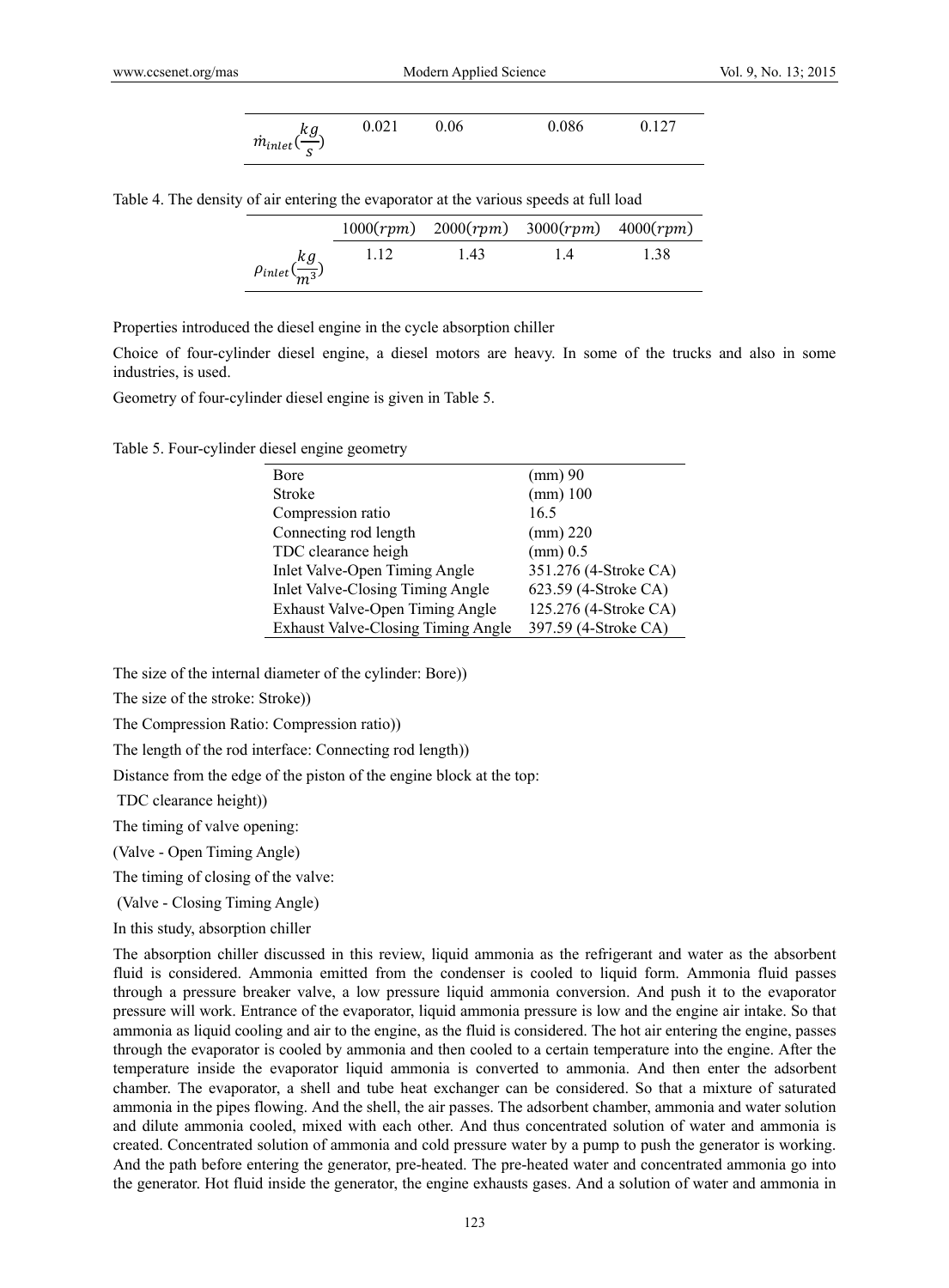the generator, thermal energy from the engine exhaust gases. As a result, the amount of ammonia gas to be converted. And a mixture of water and ammonia are separated.

Diluted ammonia solution and hot water, leave the generator through a heat exchanger. To preheat the hot and dense mixture of water and ammonia is used as the input to the generator. And hot steams to the condenser exhaust gas temperature ammonia after the move. And so, the cycle is completed. The temperature of the exhaust gases, after leaving the generator is reduced and transferred to the environment.

Engine exhaust gases due to soot particles, causing plenty of deposits into the generator. Thus, the exhaust gas before entering the generator, through a cyclone passed. Exhaust gas flow within the cyclone, so that the soot particles deposited in the cyclone. Generator exhaust gas outlet pipe into the cyclone 4 and 3. [This reduces the amount of sediment in the pipes leading to the gas generator.



Figure 1. Schematic of absorption chiller cycle and diesel engines

The mass flow rate of water and ammonia absorption chiller cycle, at different engine speeds, has been different. So that a flow rate regulator, in order to create the desired mass flow rate used in each round.

Graph of water and ammonia flow rate changes, the different engine speeds shown in the following figure.



Figure 2. change the mass flow rate of water and ammonia absorption chiller cycle with the engine speed

Within generators, 27% of ammonia in water and ammonia evaporates. Mass flow rate of water and ammonia. 30% of the mass of dissolved ammonia form. Since the generator is saturated with ammonia in the mixture, the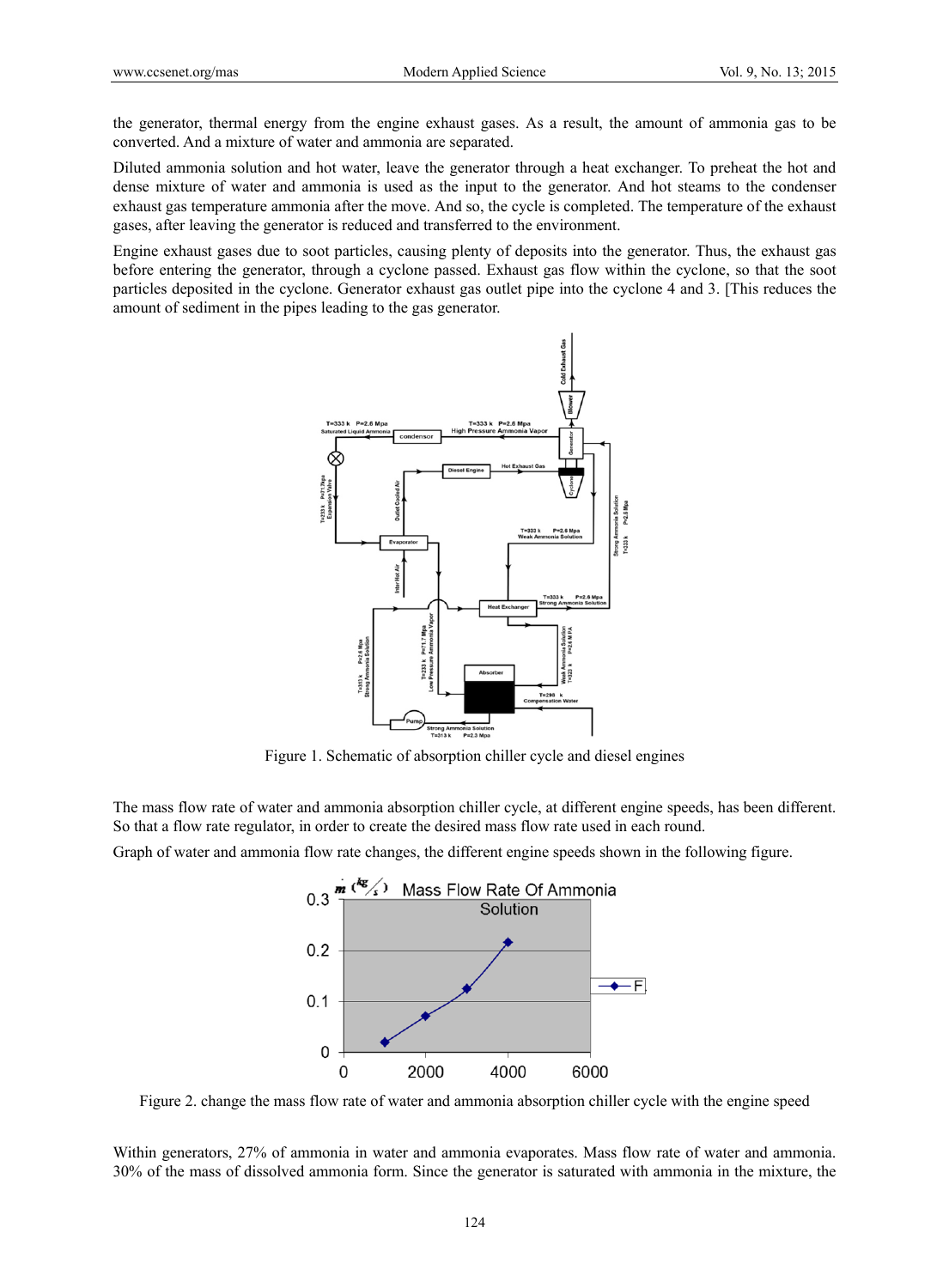temperature for the ammonia does not occur while the temperature of the water inside the generator is increased, on the other hand the exhaust gas temperature as the fluid is intended to reduce will.

The temperature of the incoming water and ammonia generator is. Saturation temperature of the water is greater than the pressure generator so water does not evaporate inside the generator.

#### **2. Analysis of Temperature and Pressure Evaporator**

Ammonia output from the expansion valve is saturated in mixed mode, the remaining liquid ammonia enters the evaporator and the mixture is evaporated in the evaporator. Ammonia, when entering the evaporator temperature and pressure of 71.7 kPa on the mixture is saturated.

A mixture of saturated ammonia in the evaporator, the constant pressure heat from the gas inlet to the engine and therefore the ammonia is evaporated in the evaporator outlet. In the evaporator outlet, ammonia in the form of saturated steam at a temperature and pressure is 71.7 kPa. The amount of heat absorbed by liquid ammonia to evaporate within the evaporator, the equation (1) is obtained:

$$
Q_{ev} = \dot{m}_{amev} \times (1 - x) \times h_{fgam@P=71.7(Kpa)}
$$

Average thermal capacity constant pressure, air flow through the evaporator shell, according to the following equation to be determined:

$$
(2) C_{P\text{mair}} = \frac{c_{P\text{airine}v} + c_{P\text{airoute}v}}{2}
$$

Thermal capacity constant pressure of air entering the evaporator (air output of the compressor motor), and the constant pressure heat capacity of the evaporator outlet air is.

A view of the air inlet and outlet sections of the evaporator shell, in Figure 3, is shown.



Figure 3. The air inlet and outlet sections of the evaporator shell

Since the air naturally contains some moisture (water vapor) is. If the temperature of the exhaust air from the evaporator to cool the evaporator, which is less than the water vapor in the air, the temperature has decreased. And thrush appears. In this case, the heat lost by moisture in the air, we have:

$$
Q_{frost1} = \dot{m}_{water\ in\ air} \times C_{Pwater} \times (T_{airine} - 0)
$$
\n(3)

$$
Q_{frost2} = \dot{m}_{water\ in\ air} \times C_{fwater}
$$
\n(4)

$$
Q_{\text{frost}} = Q_{\text{frost1}} + Q_{\text{frost2}} \tag{5}
$$

The amount of moisture in the air to consider:

$$
\omega = 0.7 \tag{6}
$$

Mass of moisture in the air, in the form of equation (7) is obtained:

water percent in air = 
$$
\frac{\omega}{1+\omega}
$$
 (7)

The moisture in the air mass flow rate, according to equation  $(8)$  is: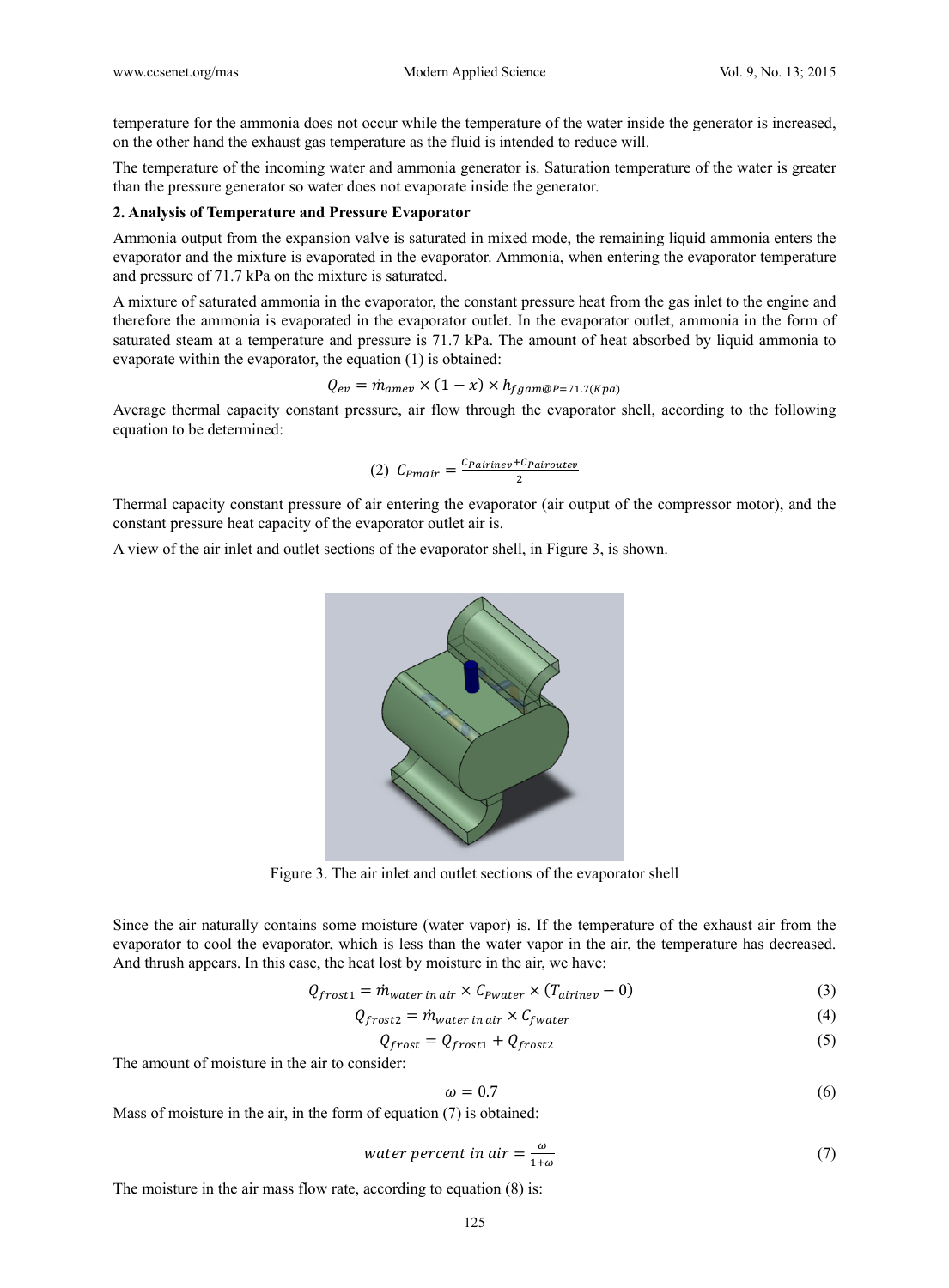$$
m_{water\ in\ air} = \dot{m}_{air\ in\ ev} \times \left(\frac{\omega}{1+\omega}\right) \tag{8}
$$

Heat lost by air to reduce the temperature, the equation appears:

$$
Q_{evair} = Q_{ev} - Q_{frost} \tag{9}
$$

Therefore, the temperature of the exhaust air from the evaporator, thus obtained:

$$
T_{airoutev} = T_{airinev} - \frac{Q_{evair}}{m_{evair} \times C_{Pmair}} \tag{10}
$$

To evaluate the level of heat transfer in the evaporator

The number of tubes in the evaporator is 8 and the symmetrical length of pipe within the evaporator to consider 7 cm. And the vertical pipes in the evaporator with the blade length of 28.6 cm in size. The length of the main pipe within the evaporator, 28.6 cm is considered.

The length of the top tube evaporators, internal diameter is 4 cm and 20 cm to be. The total length of the evaporator tubes, 42.6 cm can be achieved. The thickness of the evaporator tubes, 0.00338 inches, the outer diameter of the pipe inner diameter of 0.0334 inches and 0.0266 inches, will be considered.

Sex in the evaporator tubes, aluminum is selected. Because it is lighter and has less weight. As well as aluminum, in the range of operating temperature evaporators, heat resistance is necessary. Therefore, the thermal conductivity of the evaporator tubes is:

$$
k_{ev} = 200 \left(\frac{w}{m.k}\right) \tag{11}
$$

Effective area of the evaporator heat transfer, is obtained from the following equation:

$$
A_{ev} = Nt_{ev} \times D_{otubeev} \times l_{tubeeev} \times \pi
$$
\n<sup>(12)</sup>

Above equation, the number of the evaporator tubes, outer diameter and tube evaporator, overall length of pipe is inside the evaporator.

With the result, the evaporator heat transfer coefficient, thermodynamic point of view as regards (13), is calculated:

$$
U_{ev} = \frac{AU}{A_{ev}}\tag{13}
$$

Assessing the overall coefficient of heat transfer in the evaporator

Ammonia within the evaporator, the mixed flow temperature is saturated. Properties ammonia evaporator inlet, is at saturation mixing properties. And its properties at the evaporator outlet, the properties of ammonia vapor are at.

Specific volume of ammonia, when mixed saturation temperature, in accordance with the following information:

$$
v_{famev} = 0.00145 \left(\frac{m^3}{kg}\right) \tag{14}
$$

$$
v_{fgamev} = 1.55111 \left(\frac{m^3}{kg}\right) \tag{15}
$$

$$
v_{game} = 1.55256 \left(\frac{m^3}{kg}\right) \tag{16}
$$

Specific volume of ammonia in the evaporator inlet, is obtained from the following equation:

$$
v_{aminlet} = v_{famev} + x \times v_{fgamev}
$$
\n<sup>(17)</sup>

Specific volume of ammonia in the evaporator outlet, according to the following equation to be determined:

$$
\nu_{amountlet} = \nu_{game} = 1.55256 \left(\frac{m^3}{kg}\right) \tag{18}
$$

Average volume for ammonia within the evaporator, the equation (19) is obtained: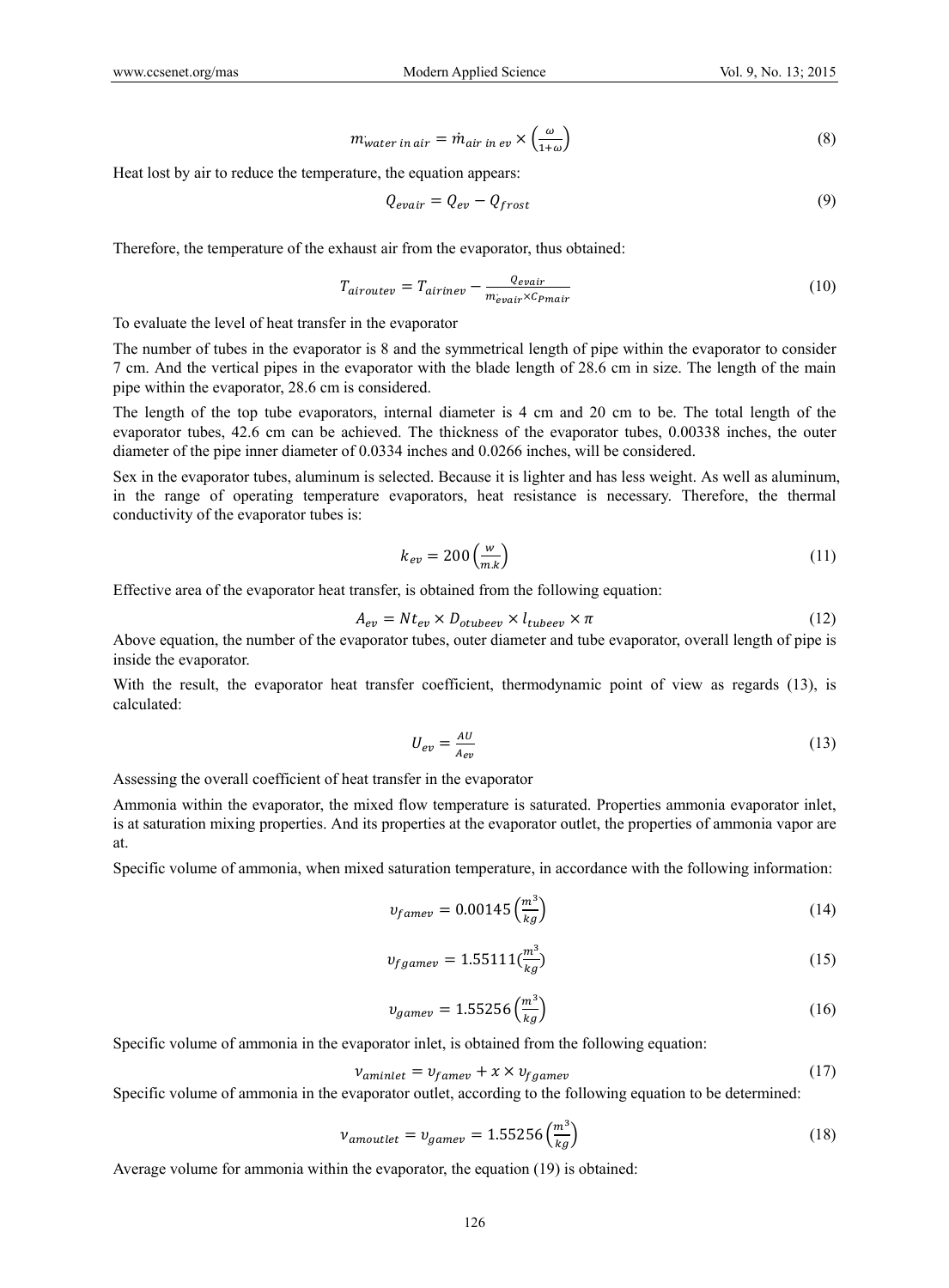$$
v_{meanam} = \frac{v_{aminlet} + v_{amoutlet}}{2}
$$
 (19)

The average density of ammonia, is:

$$
\rho_{meanam} = \frac{1}{v_{meanam}} \tag{20}
$$

Cross section passing through the evaporator tube in accordance with the following formula is obtained:

$$
A_{\rm lev} = \frac{\pi \times D_{\rm lev}^2}{4} \tag{21}
$$

The ammonia flow rate through the evaporator tubes, the following formula is set:

$$
V_{amev} = \frac{v_{meanam} \times \dot{m}_{amev}}{A_{\text{lev}} \times \text{Nt}_{\text{ev}}} \tag{22}
$$

Viscosity coefficient of liquid ammonia saturation, the temperature is equal to:

$$
\mu_{aml@T=-40c^0} = 280.8 \times 10^{-6} (pa.s)
$$
\n(23)

And viscosity coefficient of ammonia at atmospheric pressure, is equivalent to:

$$
\mu_{amvap@T=-40c^0} = 8.353 \times 10^{-6} (pa.s)
$$
\n(24)

Thus, the coefficient of viscosity mixture of saturated ammonia when entering the evaporator, according to the following equation:

$$
\mu_{amevinlet} = x \times \mu_{amvap@T = -40c^0} + (1 - x) \times \mu_{aml@T = -40c^0}
$$
\n(25)

Viscosity coefficient ammonia vapor leaving the evaporator, is equivalent to:

$$
\mu_{amevoutlet} = \mu_{amvap@T = -40c^0} = 8.353 \times 10^{-6} (pa.s)
$$
\n(26)

The average coefficient of viscosity of fluid ammonia within the evaporator, the equation (27), characterized:

$$
\mu_{amevmean} = \frac{\mu_{amevinlet} + \mu_{amevoutlet}}{2}
$$
\n(27)

Thus, the Reynolds number flow of ammonia within the evaporator tubes, obtained in accordance with the following formula:

$$
Re_{amev} = \frac{\rho_{meanam} \times V_{amev} \times D_{lev}}{\mu_{amevmean}} \tag{28}
$$

For fully developed turbulent flow through the evaporator tubes are:

$$
\frac{x}{l} = Re_{amev}^{-0.75} \tag{29}
$$

Prantel number for saturated liquid ammonia is:

$$
pr_{aml@T=-40c^0} = 2.28\tag{30}
$$

Prantel number ammonia vapor, is equivalent to:

$$
pr_{amvap@T=-40c^0} = 0.91\tag{31}
$$

Therefore, the number Prantel saturated mixture of ammonia in the evaporator inlet, according to equation (32), is calculated:

$$
pr_{amevinlet} = x \times pr_{amvap@T = -40c^0} + (1 - x) \times pr_{aml@T = -40c^0}
$$
\n
$$
(32)
$$

Liquid ammonia, to exit from the evaporator with Prantel number is as follows:

$$
pr_{amevoutlet} = pr_{amvap@T=-40c^0} = 0.91
$$
\n(33)

Calculated convective heat transfer coefficient in the evaporator tubes

When flow conditions within the pipeline, it is true:

$$
2300 < Re_{amev} < 10000 \tag{34}
$$

And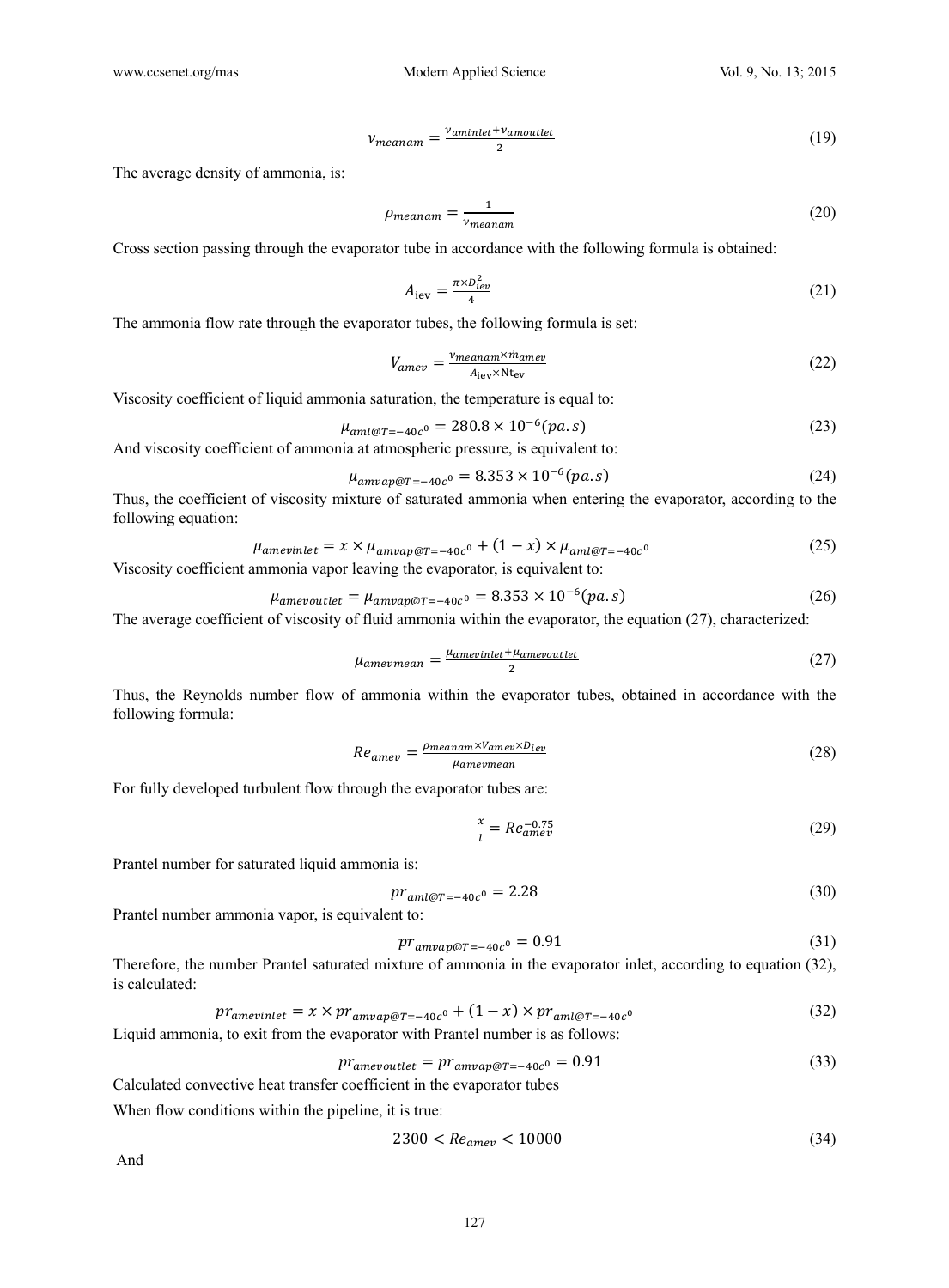$$
0.5 < pr_{amevmean} < 2000 \tag{35}
$$

Then, according to the correction factor Filouninko Khirilof Petoukhouf-, Nusselt ammonia fluid into the evaporator tubes, from (36), follows:

$$
Nu_{amev} = \frac{\left(\frac{Filonenko}{2}\right) \times (Re_{amev} - 1000) \times pr_{amevmean}}{1 + 12.7 \times \left(\frac{Filonenko}{2}\right)^{\frac{1}{2}} \times (pr_{amevmean}^{\frac{2}{3}} - 1)}
$$
(36)

So that Filouninko factor, according to the following equation, is obtained:

$$
Filonenko = \frac{1}{(1.58 \times \log(Re_{amev}) - 3.28)^2}
$$
\n(37)

If ammonia flow through the evaporator tubes, other conditions as follows, is true:

$$
Re_{amev} < 2300 \tag{38}
$$

$$
0.48 < pr_{amevmean} < 16700 \tag{39}
$$

$$
0.044 < \frac{\mu_{bev}}{\mu_{wallev}} < 9.75 \tag{40}
$$

Under the conditions mentioned, Nusselt relationship will follow.

$$
Nu_{amev} = 1.86 \times (Re_{amev} \times pr_{amevmean} \times \frac{p_{iev}}{l_{tev}})^{\frac{1}{3}} \times (\frac{\mu_{amevmean}}{\mu_{amwall}})^{0.14}
$$
(41)

So that the viscosity coefficient of ammonia at the inner wall of the evaporator tubes is:

$$
\mu_{amuall} = 280.82 \times 10^{-6} (pa.s)
$$
\n(42)

Thermal conductivity of saturated liquid ammonia at a temperature equal to:

$$
k_{aml@T=-40c^0} = 0.547 \left(\frac{w}{m.k}\right)
$$
\n(43)

Ammonia vapor temperature and thermal conductivity, is equivalent to:

$$
k_{amvap@T = -40c^0} = 0.02 \left(\frac{w}{m \cdot k}\right) \tag{44}
$$

Therefore, the thermal conductivity of saturated ammonia mixture at the entrance of the evaporator, by equation (45) is obtained:

$$
k_{amevinlet} = x \times k_{amvap@T=-40c^0} + (1-x) \times k_{aml@T=-40c^0}
$$
\n
$$
\tag{45}
$$

Thermal conductivity of ammonia in the evaporator outlet, is:

$$
k_{amevoutlet} = k_{amvap@T = -40c^0} = 0.02 \left(\frac{w}{m} \right)
$$
\n<sup>(46)</sup>

Therefore, the thermal conductivity of the fluid average ammonia within the evaporator, obtained as follows:

$$
k_{amevmean} = \left(\frac{k_{amevinlet} + k_{amevoutlet}}{2}\right)
$$
\n<sup>(47)</sup>

Thus, the thermal conductivity convective flow of ammonia within the evaporator, according to equation (48), is determined:

$$
h_{amev} = \frac{Nu_{amev} \times kamevmean}{v_{lev}} \tag{48}
$$

Video of the evaporator tubes, which passes through the ammonia, is shown in Figure 4.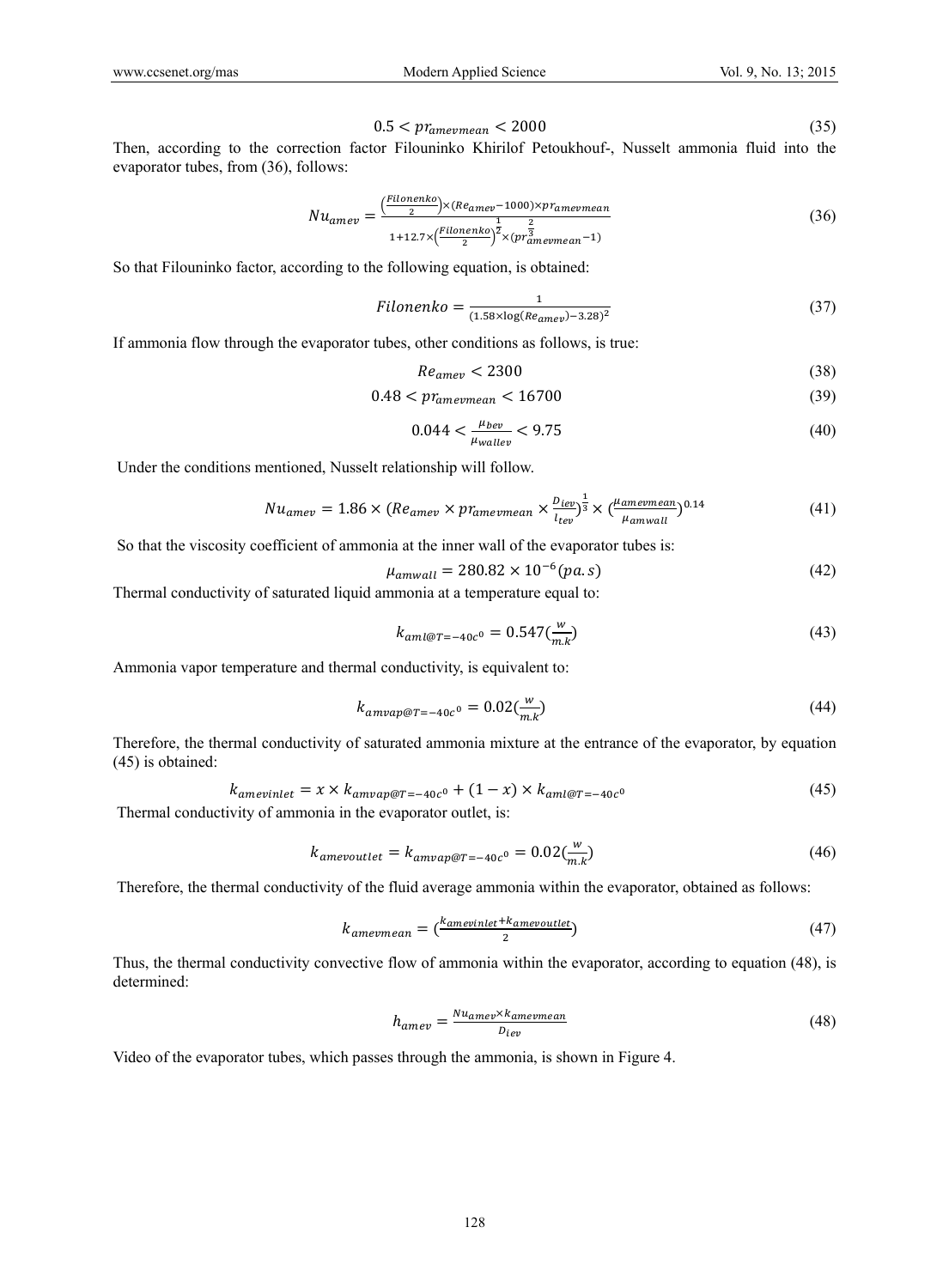

Figure 4. A view of the layout of the evaporator tubes

Also, a longitudinal section of the evaporator, in order to show the blades on the evaporator tubes, in Figure 5, is depicted.



Figure 5. View of the blades on the evaporator tubes

Calculated convective heat transfer coefficient of the air inside the evaporator shell

Evaporator shell into a rectangular container with dimensions of 510 mm and 520 mm is intended.

Such a cross-section of the evaporator shell is obtained:

$$
A_{evshell} = 0.2652(m^2) \tag{49}
$$

And the evaporator shell, the result will be:

$$
P_{evshell} = 2.06(m) \tag{50}
$$

Evaporator input cross section is calculated as:

$$
A_{header} = \frac{\pi \times D_{header}^2}{4} \tag{51}
$$

 Thus, the cross-section of the evaporator shell gas flows at the inlet to the engine, according to equation (52), is determined:

$$
A_{effevshell} = A_{evshell} - Nt_{ev} \times l_{pipehor} D_{oev} - A_{header}
$$
\n(52)

In the above equation, the number of tubes in the evaporator and evaporator is over the horizontal pipes.

The shell of the evaporator, also determined according to the following equation:

$$
P_{eff}\text{evshell} = P_{evshell} + Nt_{ev} \times l_{pipehor} \times 2 + \pi \times D_{header}
$$
\n
$$
\tag{53}
$$

The hydraulic diameter of the evaporator shell, according to the following equation:

$$
D_{hevshell} = \frac{4 \times A_{effevshell}}{P_{effevshell}} \tag{54}
$$

By calculating the diameter hydraulic, hydraulic cross-section of the evaporator shell, characterized as follows:

$$
A_{hyd} = \frac{\pi \times D_{hevshell}^2}{4} \tag{55}
$$

To calculate the average density of the air inside the evaporator shell, we use the following equation:

$$
\rho_{airevmean} = \frac{\rho_{airevinlet} + \rho_{airevoutlet}}{2}
$$
\n(56)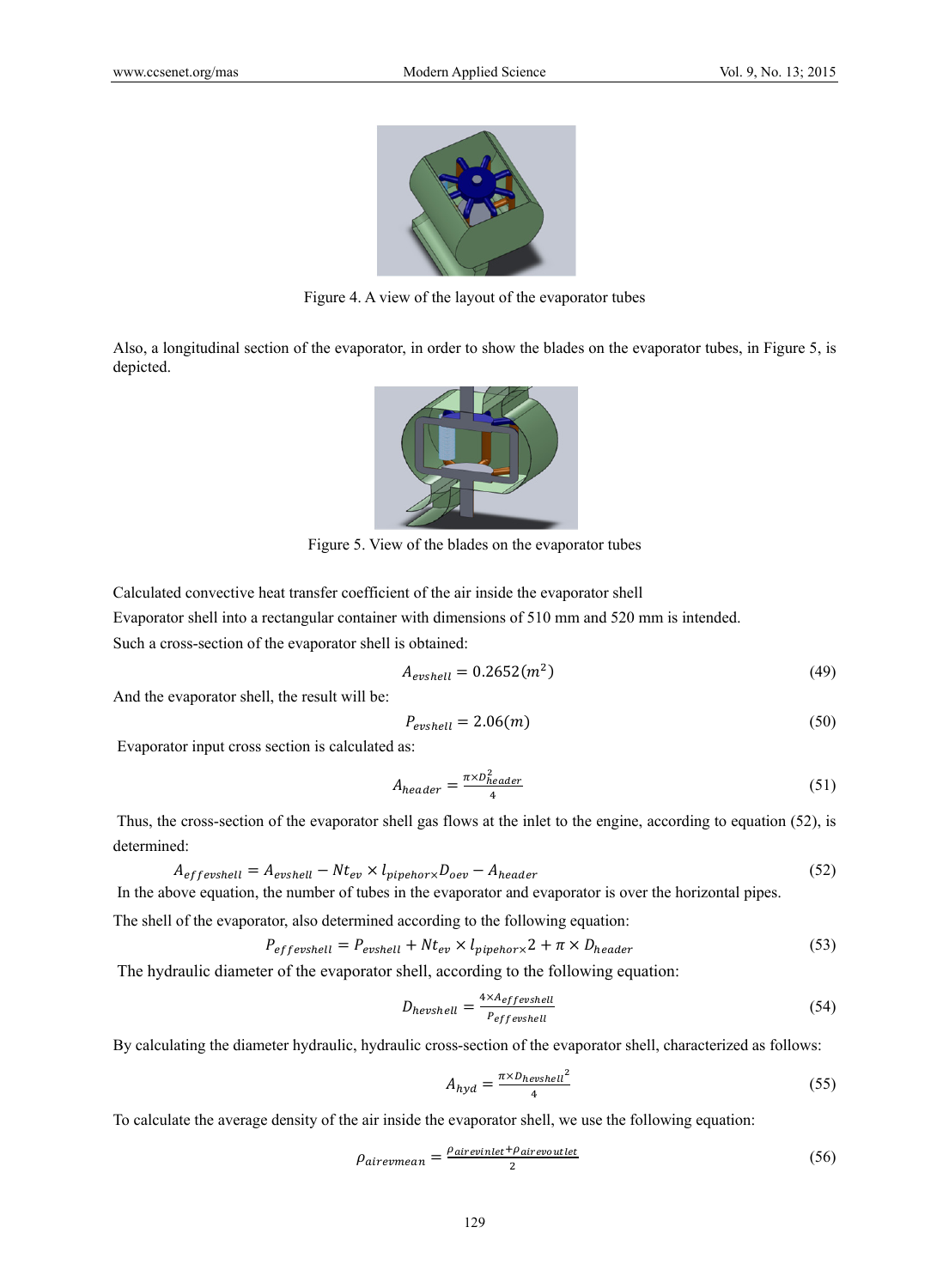Then, according to the following formula, the speed of air in the shell can be achieved:

$$
V_{airev} = \frac{\dot{m}_{airev}}{\rho_{airevmean} \times A_{hyd}}
$$
 (57)

The viscosity index of the average airflow through the evaporator shell, the equation (58), is determined:

$$
\mu_{airevmean} = \frac{\mu_{airevinlet} + \mu_{airevoutlet}}{2}
$$
\n(58)

Thus, the Reynolds number flow into the evaporator, it is obtained:

$$
Re_{evshell} = \frac{\rho_{airewmean} \times V_{airev} \times D_{hevshell}}{\mu_{airewmean}}
$$
(59)

Prantel number of air flow through the evaporator shell, according to the following equation is obtained:

$$
pr_{airevmean} = \frac{pr_{airevinlet} + pr_{airevoutlet}}{2}
$$
 (60)

Nusselt, for air flow through the evaporator shell (going on a bundle), the following equation is calculated:

$$
Nu_{evshell} = 0.27 \times C_{nev} \times Re_{evshell}^{0.63} \times pr_{airevmean}^{0.36} \times (\frac{pr_{airewmean}}{pr_{wallevshell}})^{0.25}
$$
(61)

In relation to the above parameters, Prantel number of air at the evaporator shell wall, the phase change temperature is ammonia. Quantity, the correction factor is high in relation to its value on the graph, is 0.75. Thermal conductivity mean airflow through the evaporator shell, according to equation (62) is obtained:

$$
k_{airevmean} = \frac{k_{airevinlet} + k_{airevoutlet}}{2}
$$
\n(62)

The displacement of air within the shell of the evaporator heat transfer coefficient, the equation (63), the result will be:

$$
h_{evshell} = \frac{Nu_{evshell} \times k_{airewmean}}{p_{hevshell}}
$$
 (63)

Due to the fact that, within the evaporator finned tube is intended, the coefficient of efficiency of the blades is considered as follows:

$$
\eta_{evfin} = 0.2 \tag{64}
$$

Thus, the overall coefficient of heat transfer in the evaporator, the relationship will be determined by:

$$
U_{ev} = (IDF) \times \frac{1}{\frac{D_{oev}}{D_{lev} \times h_{evam}} + \frac{D_{oev} \times r_{fiev}}{D_{lev}} + \frac{D_{oev} \times \log(\frac{D_{oev}}{D_{lev}})}{2 \times k_{tube}} + \frac{r_{foev}}{n_{evfin}} + \frac{1}{n_{evsin} \times n_{evipin}}}
$$
(65)

So that( $IDF$ ) the top of the coefficient is about to come true and it is considered to be 0.7.

#### **3. Results**

In this section results in the reduction of the engine inlet air temperature by evaporating, at full load engine performance is presented.

In Fig. 6, 7 and 8, respectively, temperature and density of the air mass by the evaporator and the mass density of air entering the engine cooling preoperative period and various motor shows: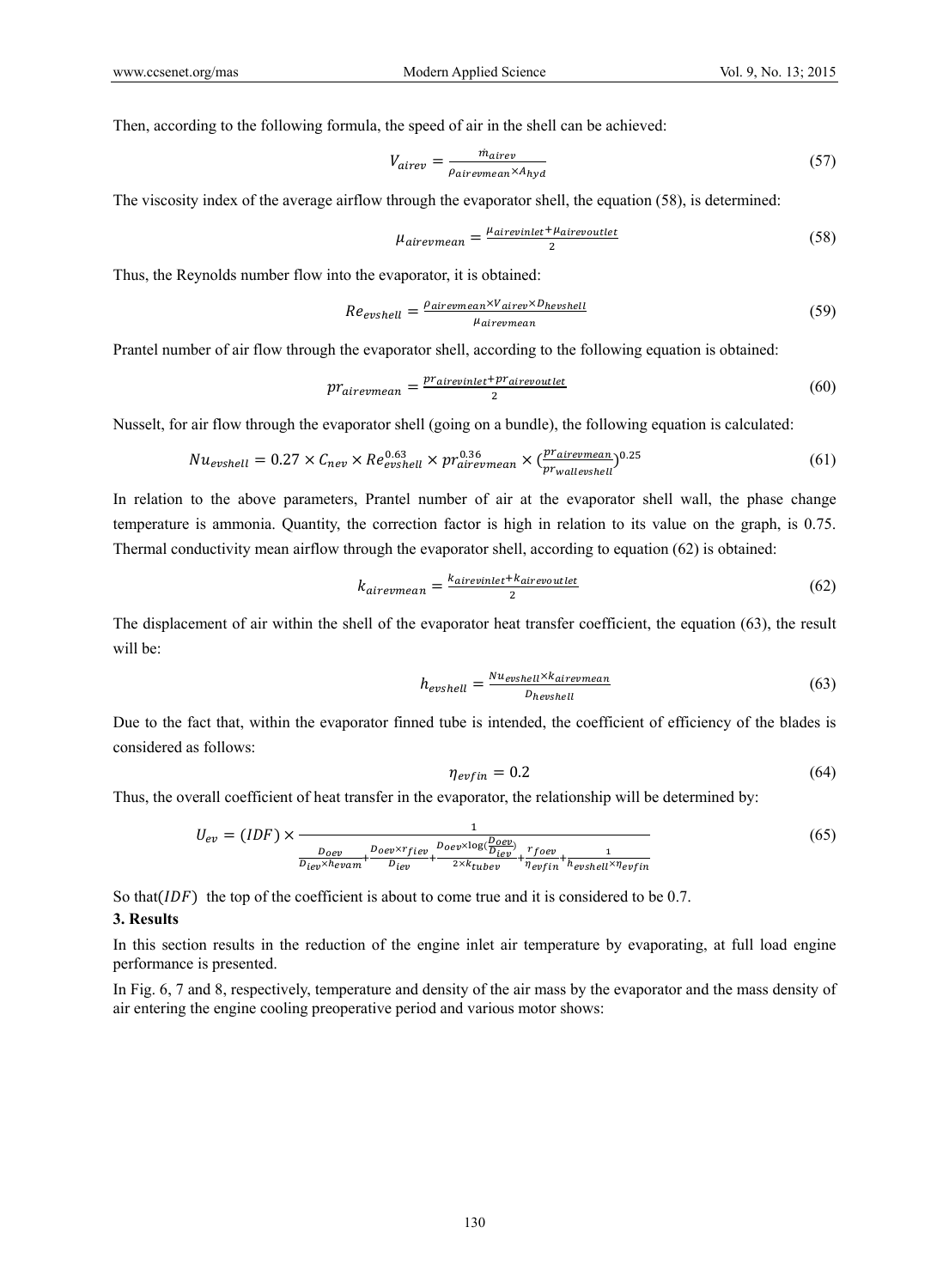

Figure 6. outlet air temperature of the evaporator at the various speeds at full load



Figure 7. The density of air entering the engine cooling period before full load

According to Figure 7, 3000 air density is highest. And changes in the density of air entering the engine at different speeds, depending on temperature and air pressure input. The cooling air density will be increased in each round. The result of the comparison of Figures 7 and 8 together, the result will be. So that by increasing the density of the air, the volumetric efficiency of the engine and thus more useful power output of the engine will increase.

List of Symbols

Overall coefficient of heat transfer  $U(W/m^2, k)$ 

Prantel number *pr*

Reynolds number Re

Nusselt *Nu*

Filouninkou factor *Filonenko*

Thermal conductivity  $\frac{K(W)}{K(W)}$ 

Hydraulic diameter *D* (*m* )

Speed  $V(m/s)$ 

Level  $A(m^2)$ 

Density  $P\left(\frac{kg}{m}\right)^{1/2}$ 

Viscosity index  $\mu(\text{pas } s)$